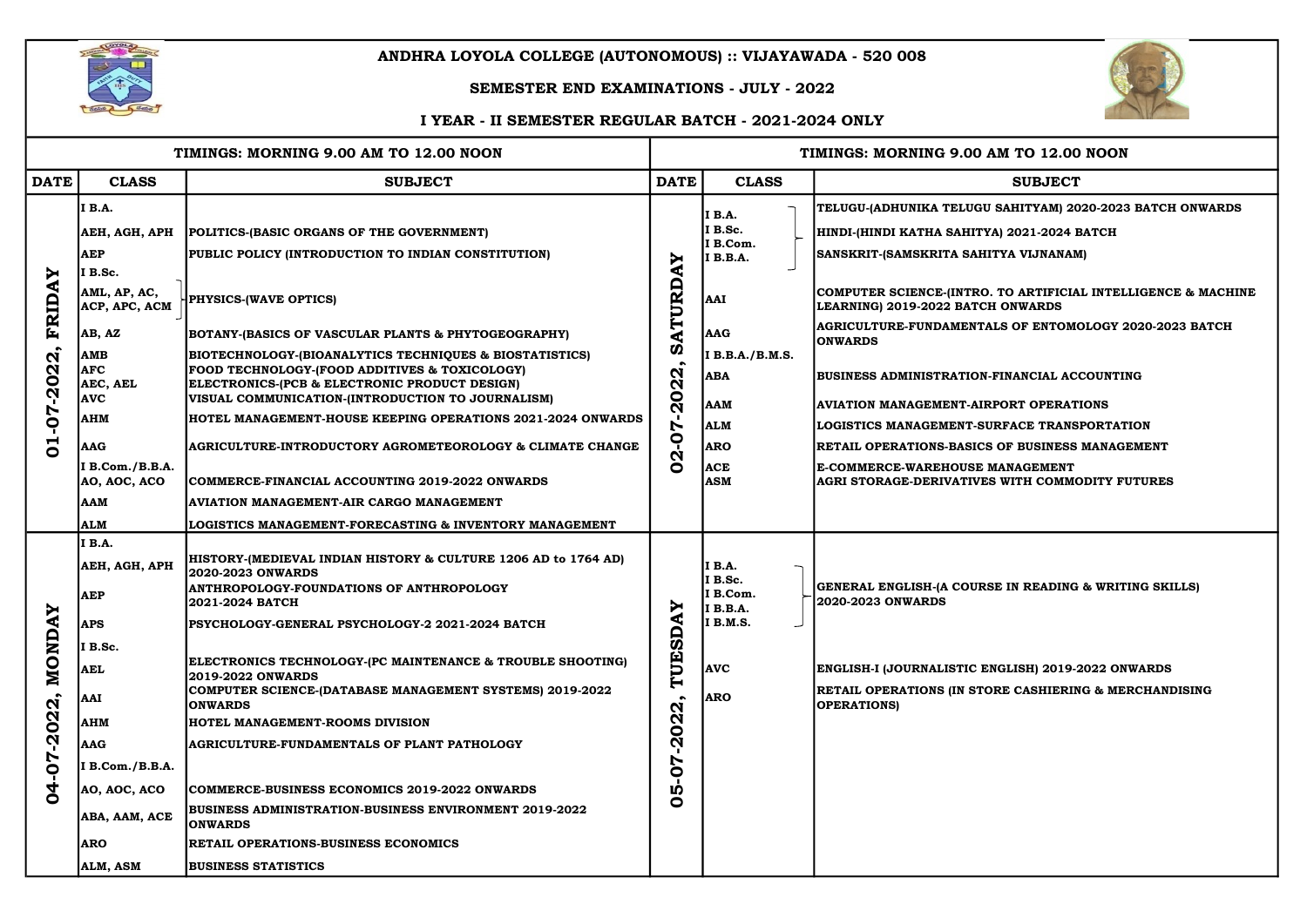| <b>AY</b><br>WEDNESD<br>$-2022$<br>06-07                               | I B.A./B.Sc.                           |                                                                                             |                                         | I B.Sc.                                           |                                                                   |
|------------------------------------------------------------------------|----------------------------------------|---------------------------------------------------------------------------------------------|-----------------------------------------|---------------------------------------------------|-------------------------------------------------------------------|
|                                                                        | AGH, APS                               | ENGLISH LITERATURE-(AN INTRO. TO LITERARY CRITICISM & LITERARY<br>THEORY) 2019-2022 ONWARDS |                                         | AMB, AFC                                          | MICROBIOLOGY-(MICROBIAL PHYSIOLOGY & B                            |
|                                                                        | AML, ASC, ACS,<br><b>AMC</b>           | STATISTICS-(PROBABILITY DISTRIBUTIONS) 2019-2022 ONWARDS                                    | Ņ                                       | ASC, ACP, ACS,<br>AEC, AEL, AMC,<br>APC, ACM, APS | COMPUTER SCIENCE-COMPUTER NETWORKS                                |
|                                                                        | AAI                                    | STATISTICS-(BASIC PROBABILITY THEORY) 2019-2022 ONWARDS                                     | ⋖<br><u>ခ</u> ္တ                        | AB, AZ                                            | <b>ZOOLOGY-(ANIMAL DIVERSITY-BIOLOGY OF CH</b>                    |
|                                                                        | AP, AC, AB, AZ,<br>AMB, AFC            | CHEMISTRY-(ORGANIC & PHYSICAL CHEMISTRY) 2020-2023 ONWARDS                                  | THUR                                    | <b>AVC</b>                                        | VISUAL COMMUNICATION-(ELEMENTS OF FILM                            |
|                                                                        | AEC, AEL                               | ELECTRONICS TECHNOLOGY-(LINEAR & DIGITAL INTEGRATED CIRCUITS)                               | 2022                                    | <b>AHM</b>                                        | <b>HOTEL MANAGEMENT-MEAT &amp; SAUCE COOKEI</b>                   |
|                                                                        | <b>AVC</b>                             | VISUAL COMMUNICATION-(MASS COMMUNICATION THEORIES) 2019-2022<br><b>ONWARDS</b>              | - 1<br>Ŋ                                | AOC, ACO                                          | <b>COMMERCE-E-COMMERCE &amp; WEB DESIGNING</b><br>2019-2022 BATCH |
|                                                                        | AAG                                    | <b>AGRICULTURE (FUNDAMENTALS OF GENETICS) 2021-2024 BATCH</b>                               | 0<br>ト<br>O                             | <b>AAM</b>                                        | <b>AVIATION MANAGEMENT-AIRLINE &amp; AIRPORT</b>                  |
|                                                                        | <b>ACE</b>                             | E-COMMERCE (MATERIAL HANDLING)                                                              |                                         | <b>ACE</b>                                        | E-COMMERCE-MARKETING MANAGEMENT                                   |
|                                                                        | <b>ABA</b>                             | ETHICS & CORPORATE SOCIAL RESPONSIBILITY 2020-2023 BATCH<br><b>ONWARDS</b>                  |                                         | <b>ASM</b>                                        | <b>AGRI STORAGE-QUALITY CONTROL, ASSURANO</b>                     |
|                                                                        | ALM, ASM                               | <b>ORGANISATIONAL BEHAVIOUR</b>                                                             |                                         | ALM                                               | LOGISTICS MANAGEMENT-FREIGHT FORWARD                              |
| ≻<br>FRIDA<br>$\bullet$<br>$-2022$<br>$\mathbf{I}$<br>Ņ<br>$0 - 8 - 0$ | I B.A.<br>AEH, APH, AEP<br>I B.Sc.     | ECONOMICS-(MACRO ECONOMIC ANALYSIS) 2020-2023 ONWARDS                                       | Y<br>⋖<br>RD<br>Þ<br>Ĥ<br>⋖             | I B.A./B.Sc.<br>AML, AP, AC,<br>ACP, ASC, ACS,    | MATHEMATICS-(ANALYTICAL SOLID GEOMETR                             |
|                                                                        | ASC, ACP, ACS,<br>$APC, ACM, APS \cup$ | AEC, AEL, AMC,   COMPUTER SCIENCE-(DATA STRUCTURES)                                         |                                         | AMC, APC, AEC,<br>ACM, AAI                        |                                                                   |
|                                                                        | <b>AVC</b>                             | VISUAL COMMUNICATION-(BROADCAST COMMUNICATION)                                              | Ø<br>$\bullet$<br>$\boldsymbol{\alpha}$ | <b>AFC</b>                                        | FOOD TECHNOLOGY-III (INDUSTRIAL PROCESS                           |
|                                                                        | I B.Com./B.B.A.<br><b>AO</b>           | COMMERCE-BANKING THEORY & PRACTICE 2021-2024 BATCH                                          | $\mathbf{S}$<br>Ņ                       | <b>AHM</b>                                        | HOTEL MANAGEMENT-FOOD SERVICE OPERAT                              |
|                                                                        | <b>AAM</b>                             | <b>AVIATION MANAGEMENT-TRAVEL AGENCY OPERATIONS</b>                                         | $\blacktriangleright$<br>$\bullet$      | <b>AAG</b><br><b>I</b> B.B.A.                     | <b>AGRICULTURE-SOIL &amp; WATER CONSERVATION</b>                  |
|                                                                        | <b>ACE</b>                             | <b>E-COMMERCE-FIRST MILE OPERATIONS</b>                                                     | $\mathbf{S}$                            | ABA, AAM, ACE                                     | <b>BUSINESS ADMINISTRATION-MANAGERIAL ECO</b><br><b>ONWARDS</b>   |
|                                                                        | <b>ASM</b>                             | <b>AGRI STORAGE-TRADING IN AGRI COMMODITIES</b>                                             |                                         | ASM                                               | <b>AGRI STORAGE-COST ACCOUNTING</b>                               |
|                                                                        |                                        |                                                                                             |                                         |                                                   |                                                                   |
|                                                                        |                                        |                                                                                             |                                         |                                                   |                                                                   |
|                                                                        |                                        |                                                                                             |                                         |                                                   |                                                                   |

#### L PHYSIOLOGY & BIOCHEMISTRY)

#### UTER NETWORKS

#### ITY-BIOLOGY OF CHORDATES)

ELEMENTS OF FILM) 2019-2022 ONWARDS

**& SAUCE COOKERY** 

RLINE & AIRPORT MARKETING MANAGEMENT

ONTROL, ASSURANCE & AUDIT

FREIGHT FORWARDING

### L SOLID GEOMETRY)

)USTRIAL PROCESSING EQUIPMENT)

**SERVICE OPERATIONS** 

ER CONSERVATION ENGINEERING

I-MANAGERIAL ECONOMICS 2019-2022